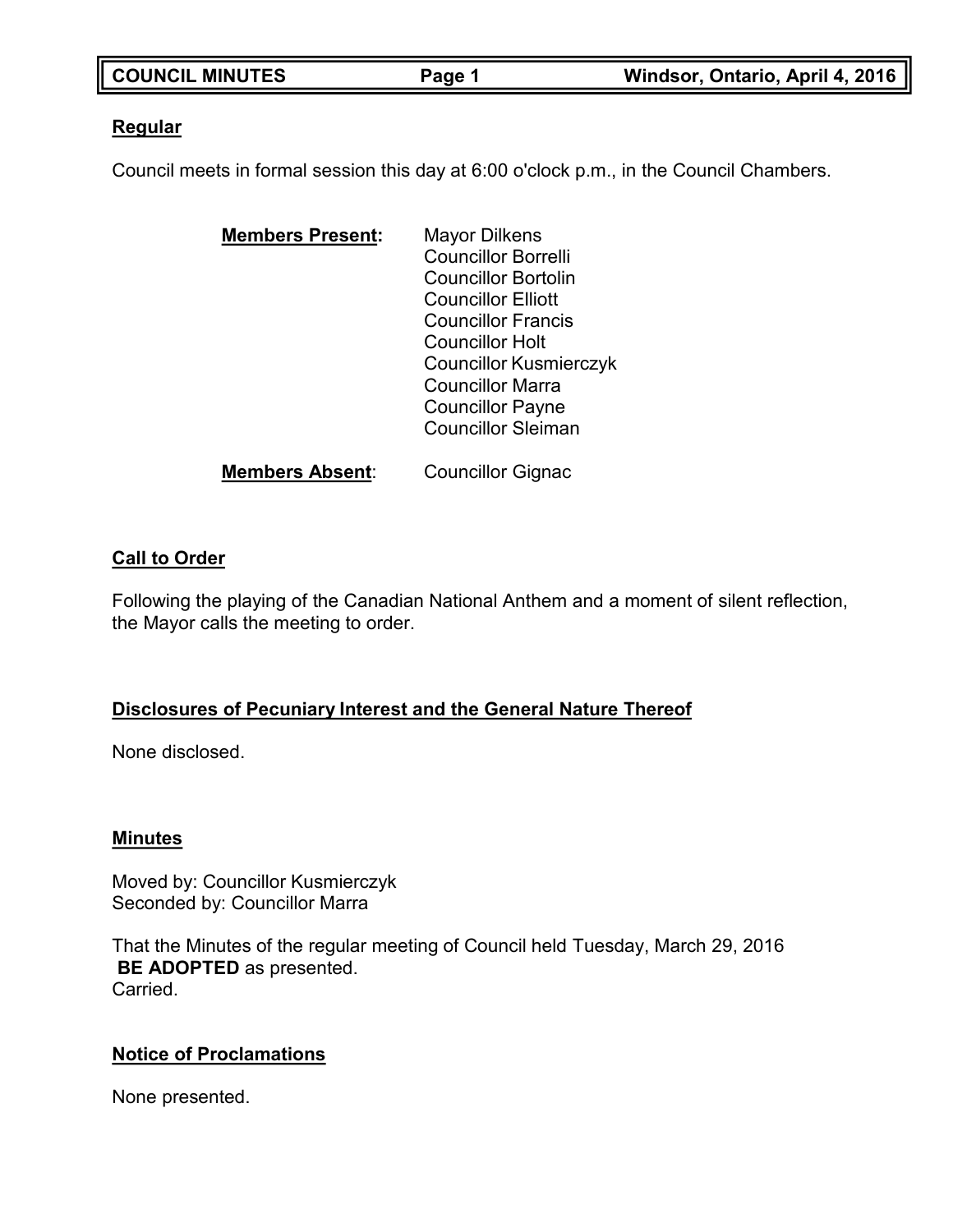## **Committee of the Whole**

Moved by: Councillor Payne Seconded by: Councillor Sleiman

That Council do now rise and move into Committee of the Whole with the Mayor presiding for the purpose of dealing with:

(a) communication items;

- (b) consent agenda;
- (c) hearing requests for deferrals or referrals of any items of business;
- (d) hearing presentations and delegations;
- (e) consideration of business items;
- (f) consideration of Committee reports:
	- (i) **Report of Special In-Camera Meeting or other Committee as may be held prior to Council** (if scheduled); and
	- **(ii) Report of the Striking Committee** of its meeting held March 29, 2016.

(g) consideration of by-law 46-2016. Carried.

## **Communications**

## **Communication No. 1:**

| <b>ITEM</b> | <b>FROM</b>             | <b>DESCRIPTION</b>                                                              |
|-------------|-------------------------|---------------------------------------------------------------------------------|
|             | <b>Canadian Pacific</b> | Letter requesting Windsor Support for Rail Safety Week<br>$-$ April 25 to May 1 |
|             |                         | <b>City Engineer</b><br><b>COUNCIL DIRECTION REQUESTED</b><br><b>APR2016</b>    |

Moved by: Councillor Payne Seconded by: Councillor Sleiman

Decision Number: CR220/2016

That the request from Canadian Pacific dated March 28, 2016 requesting "Windsor's support for Rail Safety Week – April 25 to May 1, 2016" **BE RECEIVED**; and,

Whereas it is in the public's interest to raise citizens' awareness on reducing avoidable accidents, injuries and damage caused by collisions at level crossings or incidents involving trains and citizens; and,

Whereas Operation Lifesaver is a public/private partnership whose aim is to work with the rail industry, governments, police services, the media and other agencies and the public to raise rail safety awareness; and,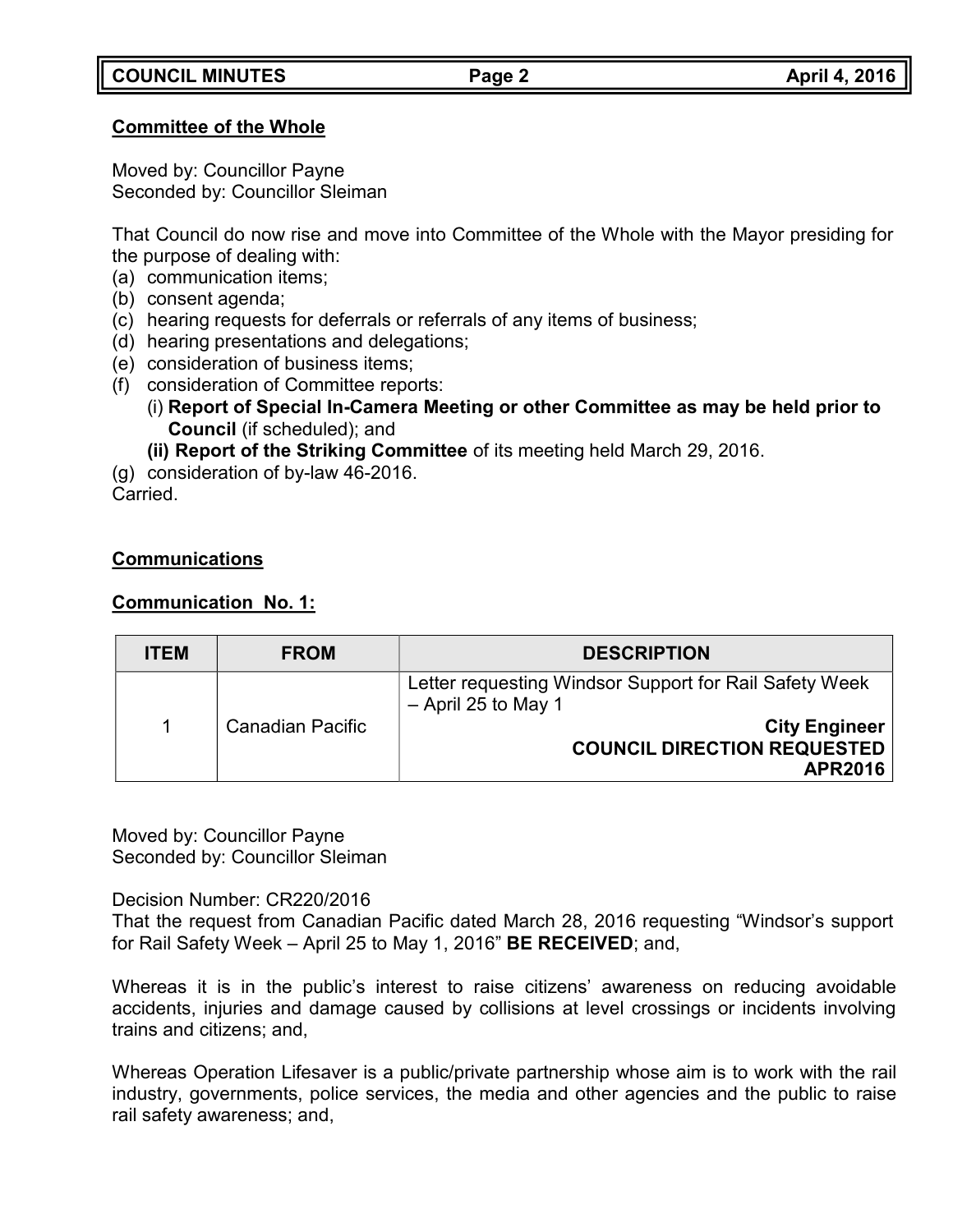Whereas Operating Lifesaver has requested Windsor City Council to adopt this resolution in support of its ongoing effort to save lives and prevent injuries in communities, including our municipality;

**THEREFORE BE IT RESOLVED** that Windsor City Council **SUPPORT** national Rail Safety Week, to be held from April 25 to May 1, 2016;

And further,

That administration **PROMOTE** the declaration over social media as exemplified in the correspondence, and that Windsor Police Services **BE REQUESTED** to also declare Rail Safety week over social media. Carried.

**Consent Agenda**

Moved by: Councillor Elliott Seconded by: Councillor Francis

That the following Consent Agenda and the recommendations contained in the administrative reports **BE APPROVED** as amended:

Consideration of the following items deemed to be consent as of Friday, April 1, 2016, 12:00 o'clock noon:

- Item 1 Declaration of vacant parcels (530 Janette Avenue and 0 Marentette Avenue) Surplus and Authority to Offer the Lands for Sale
- Item 2 Utility Cut Restoration Asphalt Repairs Tender No. 29-16
- Item 3 Russette Drain Examination and Appointment of Drainage Engineer
- Item 4 Further Five (5) Year Extension of Tender 50-07 Supply of Coarse Rock Salt for Winter Maintenance
- Item 5 Lakeview Park Marina Use of Reserve Funds Exterior Work
- Item 6 Site Plan Application for the Fire Hall #6 at 1587 Provincial Road
- Item 7 Compensation and Benefits Policy

## **Consent Committee Reports**

| <b>Environment, Transportation &amp; Public Safety Standing Committee</b> |                |                                                                                                                                                |
|---------------------------------------------------------------------------|----------------|------------------------------------------------------------------------------------------------------------------------------------------------|
| No.                                                                       |                | <b>Description</b>                                                                                                                             |
|                                                                           | Report No. 358 | <b>Contract Services with Windsor-Detroit Bridge Authority</b><br>(WDBA) Early Works Tender                                                    |
| 2                                                                         | Report No. 359 | Initiation of Construction of Storm Sewer, Curbs and Gutter,<br>Streetlights on Meldrum Road from Tecumseh Road East to<br><b>Ypres Avenue</b> |

Carried.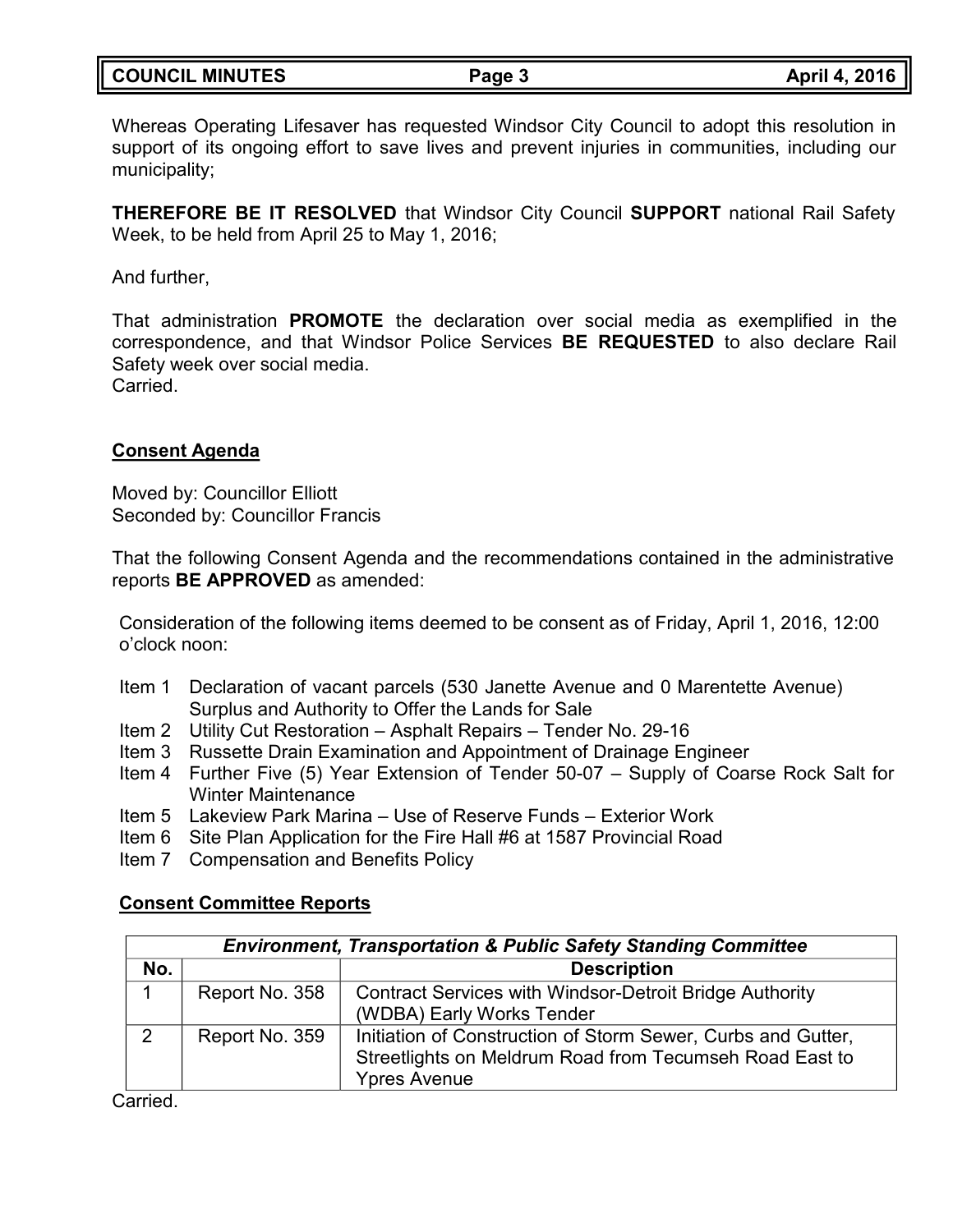## **Deferrals and/or Referrals and Withdrawals**

None requested.

## **Presentations & Delegations:**

### **PRESENTATIONS:**

### **Mayor's Poetry Challenge**

### **Marty Gervais, Windsor's Poet Laureate**

Marty Gervais, Windsor's Poet Laureate, appears before Council as part of the Mayor's Poetry Challenge 2016 and reads the poem "Windsor Ballpark, 1900" as part of a short reading.

### **DELEGATIONS**

None registered.

## **Regular Business Items (for final disposition of these matters see Schedule "A" attached)**

Nil.

## **Consideration of Committee Reports**

Moved by: Councillor Marra Seconded by: Councillor Payne

Decision Number: CR221/2016 That the **Report of the special In-camera** meeting held April 4, 2016 **BE ADOPTED** as presented. Carried.

ACO2016

Moved by: Councillor Marra Seconded by: Councillor Payne

Decision Number: CR222/2016 That the **Report of the Striking Committee** of its meeting held March 29, 2016 **BE ADOPTED** as presented. Carried.

ACO2016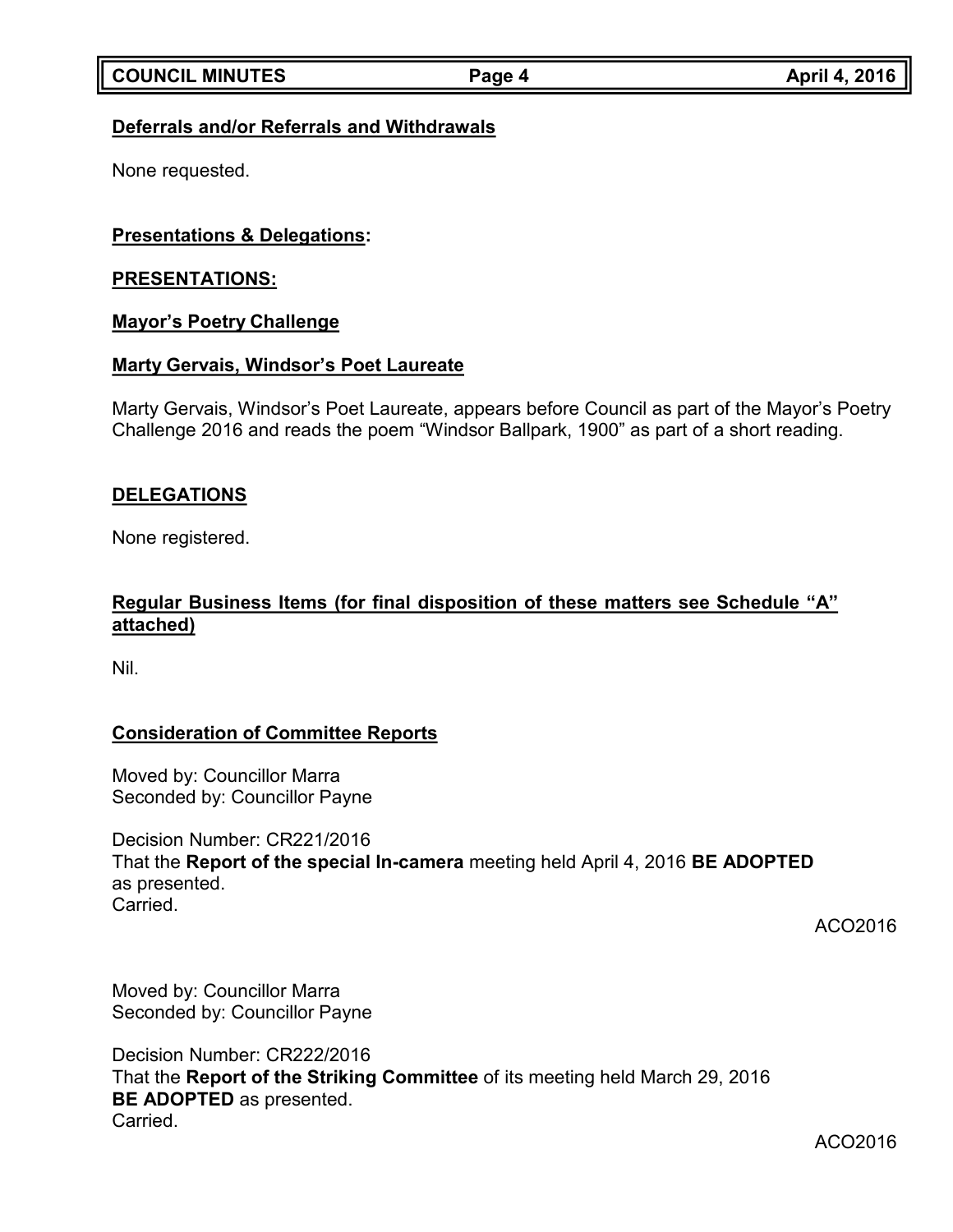## **COUNCIL MINUTES Page 5 April 4, 2016**

## **By-law**

Moved by: Councillor Sleiman Seconded by: Councillor Borrelli

That the following By-law No. 46-2016 be introduced and read a first and second time:

46-2016 "A BY-LAW TO CONFIRM THE PROCEEDINGS OF THE COUNCIL OF THE CORPORATION OF THE CITY OF WINDSOR AT ITS MEETING HELD ON THE FOURTH DAY OF APRIL, 2016"

Carried.

Moved by: Councillor Bortolin Seconded by: Councillor Elliott

That the Committee of the Whole does now rise and report to Council respecting the business items considered by the Committee:

- **1) Communication Items (as amended)**
- **2) Consent Agenda (as presented)**
- **3) Items Deferred Items Referred**
- **4) Consideration of the Balance of Business Items (see Schedule "A")**
- **5) Committee Reports (as presented)**
- **6) By-laws given first and second readings (as presented)**

**Carried** 

# **Notices of Motion**

None presented.

# **Third Reading of By-law**

Moved by: Councillor Francis Seconded by: Councillor Holt

That the following By-law No. 46-2016, having been read a first and second time be now read a third time and finally passed and that the Mayor and Clerk **BE AUTHORIZED** to sign and seal the same notwithstanding any contrary provision of the Council. Carried.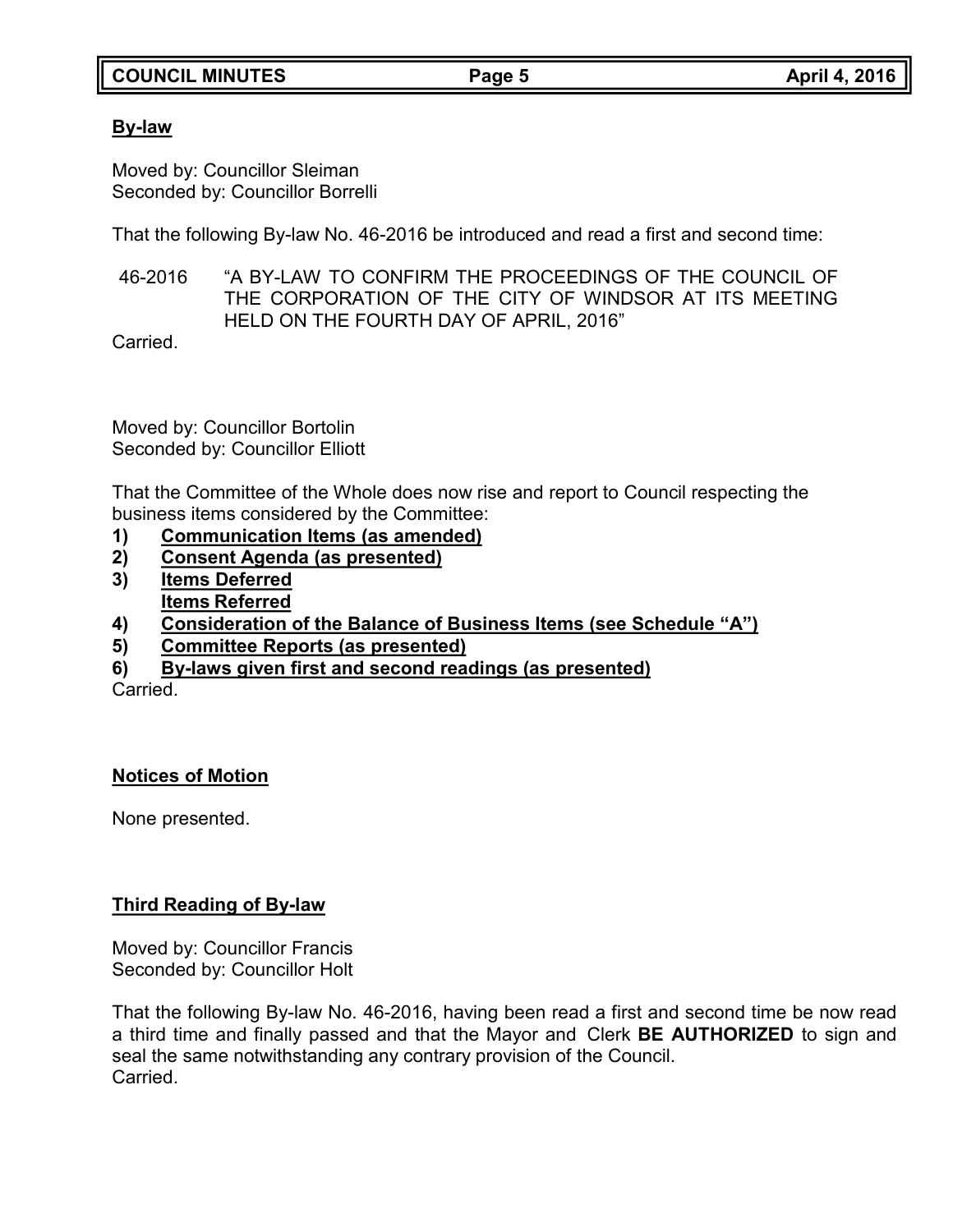### **COUNCIL MINUTES Page 6 April 4, 2016**

### **Petitions**

Moved by: Councillor Kusmierczyk Seconded by: Councillor Marra

Decision Number: CR223/2016

That the petition presented by Councillor Borrelli petitioning the Legislative Assembly of Ontario to oppose the recommendation of Demonstration School closures becoming part of the upcoming budget, **BE RECEIVED** as part of the public record. **Carried** 

ACO/12103 Report Drawer #1796

### **Council Question**

Moved by: Councillor Payne Seconded by: Councillor Sleiman

Decision Number: CR224/2016

That the following Council Question by Councillor Holt **BE APPROVED**, and that Administration **BE DIRECTED** to proceed with the necessary actions to respond to the Council Question in the form of a written report, consistent with Council's instructions, and in accordance with Section 17.1 of the Procedure By-law 98-2011:

### CQ16-2016

Asks Administration to report back to Council on the recent efforts of the Detroit Port Authority and the Detroit Mayor's office to move forward with the City of Windsor in implementing the Windsor/Detroit pedestrian ferry. Please include correspondence with the Provincial and Federal government including Windsor Port Authority and other local bodies and highlight any barriers to implementation recognized at the current time Carried.

GM2016

### **Adjournment**

Moved by: Councillor Borrelli Seconded by: Councillor Bortolin

That this Council meeting stand adjourned until the next regular meeting of Council or at the call of the Mayor. Carried.

Accordingly, the meeting is adjourned at 6:21 o'clock p.m.

**MAYOR**

## **THIS IS A DRAFT COPY**

**DEPUTY CITY CLERK/SENIOR MANAGER OF COUNCIL SERVICES**

**CITY CLERK**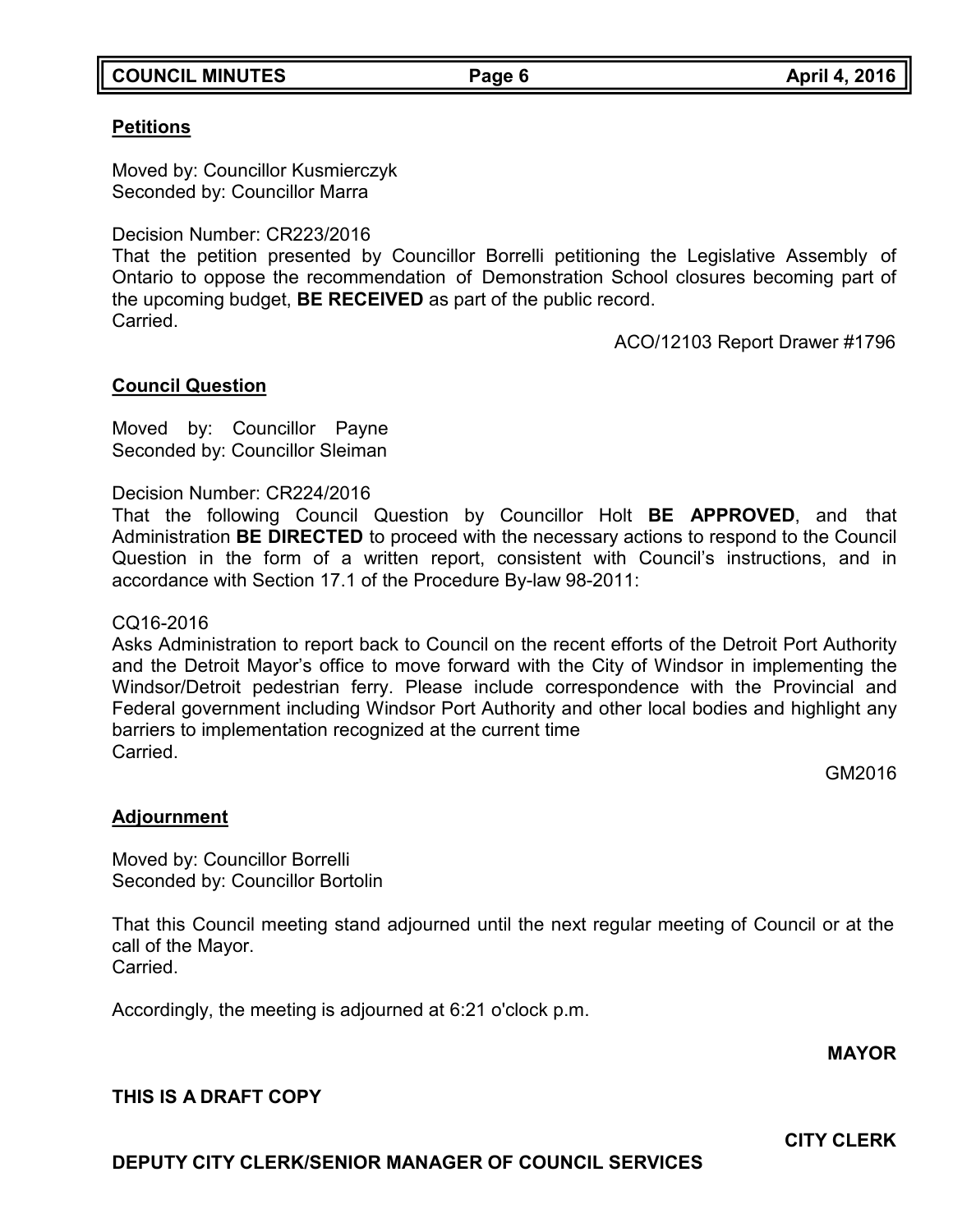# **COUNCIL MINUTES Page 7 April 4, 2016**

Moved by: Councillor Elliott Seconded by: Councillor Francis

Decision Number: CR225/2016

I. That the following vacant parcels of land **BE DECLARED** surplus:

# **PARCEL #1**

- Municipal address (Ward 3): 530 Janette Avenue situate on the east side of Janette Avenue, north of Wyandotte Street West
- Legal Description: Lot 74, Registered Plan 274
- Lot size: 50' X 112.25' (5,612.5 sq. ft.)
- Improvements: none vacant land

# **PARCEL #2**

- Municipal address (Ward 4): 0 Marentette Avenue situate on the west side of Marentette Avenue, south of Brant Street
- Legal Description: Part of Lot 2, Registered Plan 519, to be further described on a Plan of Reference to be Registered
- Lot size: 30' X 98.05' (2,941.5 sq. ft.)
- Improvements: none vacant land
- II. That the Manager of Real Estate Services **BE AUTHORIZED** to offer the vacant parcels of land listed in Recommendation I for sale on the Multiple Listing Service ("**MLS**") and/or listed on the City's website, at list prices commensurate with independent appraisals, as required.

Carried.

Agenda Item: C1 Report Number: 18170 Clerk's File: APM2016

Moved by: Councillor Elliott Seconded by: Councillor Francis

Decision Number: CR226/2016

I. THAT the following low tender **BE ACCEPTED:**

| Tenderer:                    | DIPONTI PAVING LTD.                                           |
|------------------------------|---------------------------------------------------------------|
| Work:                        | Utility Cut Restoration - Asphalt Repairs<br>Tender No. 29-16 |
| <b>Total Tendered Price:</b> | \$687,022.00 excluding HST                                    |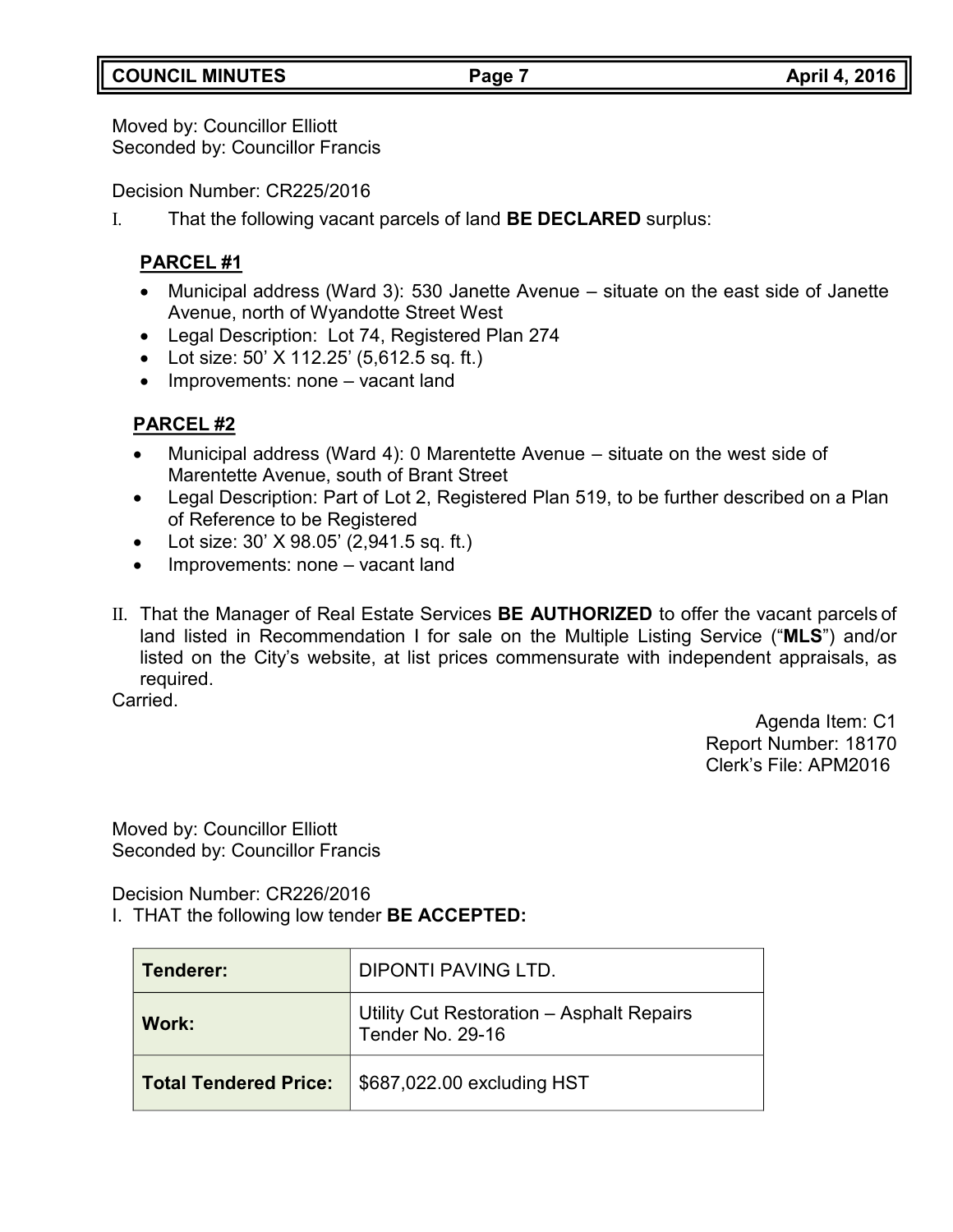**COUNCIL MINUTES Page 8 April 4, 2016**

| 001 2980 101P 04247 0161049<br><b>Account Charged:</b><br>1001 2980 550P 04247 0161049 |  |
|----------------------------------------------------------------------------------------|--|
|----------------------------------------------------------------------------------------|--|

AND THAT the Chief Administrative Officer and City Clerk **BE AUTHORIZED** to sign a contract satisfactory in form to the City Solicitor, technical content to the City Engineer, and financial content to the City Treasurer, with DiPonti Paving Ltd. for Tender No. 29-16.

II. THAT **APPROVAL BE GIVEN** to undertake an expenditure of \$699,113.59 (including nonrecoverable HST) for the Restoration of Utility Cuts and Asphalt Repairs, as a charge to the Current Operating Budget.

Carried.

Agenda Item: C2 Report Number: 18152 Clerk's File: ST/2499

Moved by: Councillor Elliott Seconded by: Councillor Francis

Decision Number: CR227/2016

- **I.** That Council **RESCIND** Recommendation II of CR62/2014, which appointed Stantec Consulting Ltd. as the drainage engineer for the examination of the Russette Drain; and,
- **II.** That the firm of Rood Engineering Inc. **BE APPOINTED** as the drainage engineer to make an examination of and prepare a drainage report for repair and improvement to the Russette Drain to be addressed under Section 78 of *the Drainage Act*. All costs to the City will **BE CHARGED** to Project # 7086004 – Municipal Drain Maintenance. Carried.

Agenda Item: C3 Report Number: 18144 Clerk's File: SW2016

Moved by: Councillor Elliott Seconded by: Councillor Francis

Decision Number: CR228/2016

THAT Council **APPROVE** an extension to Tender No. 50-07 of an additional five winter seasons for the supply of coarse highway rock salt as proposed by K+S Windsor Salt Ltd. at the negotiated price detailed in the accompanying confidential memo; and

THAT the Manager of Purchasing and Risk Management **BE AUTHORIZED** to issue a contract purchase order to K+S Windsor Salt Ltd. based on the negotiated prices detailed in the accompanying confidential memo; and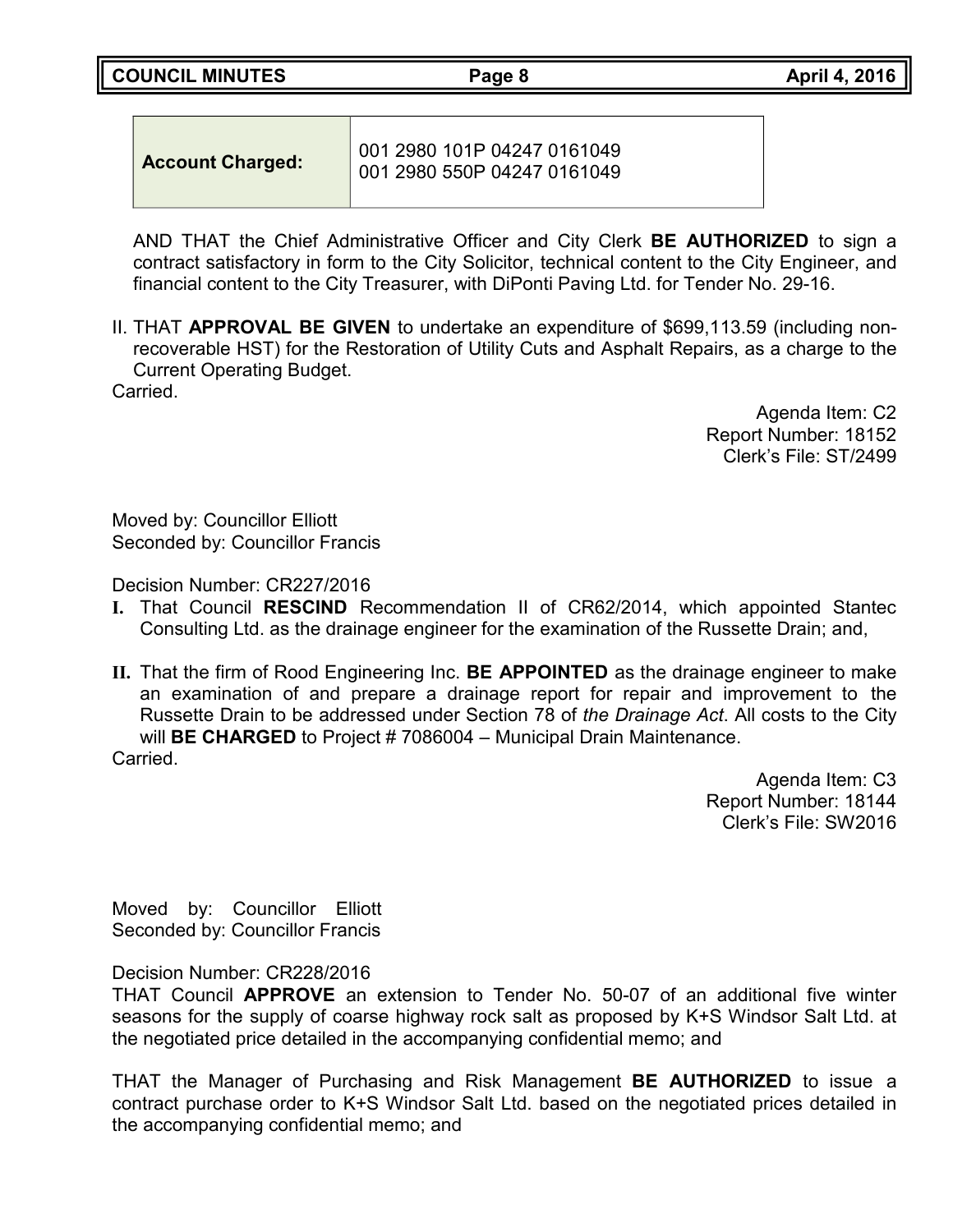| <b>COUNCIL MINUTES</b> | Page 9 | April 4, 2016 |
|------------------------|--------|---------------|

THAT **APPROVAL BE GIVEN** to purchase 15,000 tonnes (more or less) of coarse highway rock salt per season for the 2016/17, 2017/18, 2018/19, 2019/20 and 2020/21 winter seasons with the subject purchases to **BE CHARGED** initially to the inventory account (001 0512) and later expensed to the annual respective winter control operating budget (Dept. ID 0161049) in which sufficient funds will be available. **Carried** 

> Agenda Item: C4 Report Number: 18153 Clerk's File: SW2016

Moved by: Councillor Elliott Seconded by: Councillor Francis

Decision Number: CR229/2016

That City Council **APPROVE** the transfer of reserve funds in the amount of \$30,000 from the Lakeview Park Marina Reserve Fund 165 to fund exterior work required around the new customer service building. Carried.

> Agenda Item: C5 Report Number: 18165 Clerk's File: SR2016

Moved by: Councillor Elliott Seconded by: Councillor Francis

Decision Number: CR230/2016

- I. THAT the application by the City of Windsor (File No.: SPC-026/15) **BE APPROVED** permitting development in accordance with the following drawings:
	- 1. Site Plan: Map No. SPC-036/15 (A1.0)
	- 2. Elevations: Map No. SPC-036/15 (A3.0, A3.1)
- II THAT the following **BE REQUIRED**, prior to the issuance of a construction permit:
	- 1. General Provisions of the Site Plan Approval:
		- i. The following conditions are prerequisites for the construction permit issuance: G-3(1) Landscape Plan, G-4(1) Storm detention scheme to the satisfaction of the City Engineer, G-7 (1&2) Photometric Plan and Lighting Specifications, G-15(1) Street Opening Permit, G15(2) Site Servicing Drawings, and G-18 Lot grading Plan to the satisfaction of PW-Engineering, Fire and Building Departments, and City Planner.
	- 2. Special provisions of the Site Plan Approval:
		- i. Amendment to General Condition G-4 Storm Detention That general condition G-4 be modified such that storm detention calculations restrict the 100 year event to 2 year pre-development flow for the site and provide for storm water quality to the satisfaction of the City Engineer and the Essex Region Conservation Authority.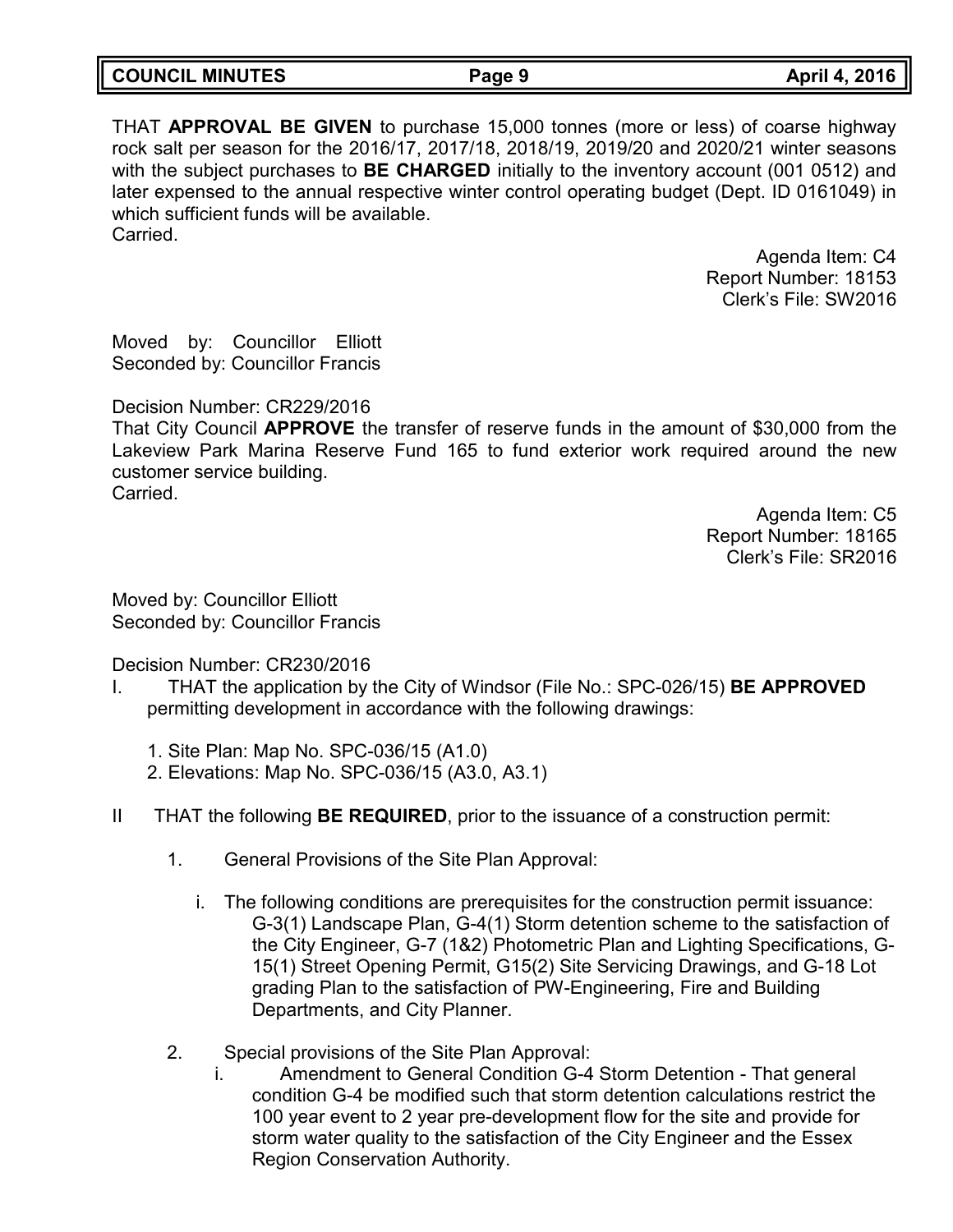- ii. Sanitary Sampling Manhole The owner agrees to install a sanitary sampling manhole accessible at the property line of the subject lands to the City Engineer at all times. The determination of the requirement or interpretation if a sampling manhole exists or exceptions to such, will be to the satisfaction of the City Engineer.
- iii. Oil/Grit Separator The owner(s) shall agree to install an approved oil/grit separator on site for the new development to control sediment into the storm water drainage system to the satisfaction of the City Engineer.

III THAT in accordance with By-law 11275, Administration **BE AUTHORIZED** to approve future changes to the approved site plan and building elevations. Carried.

> Agenda Item: C6 Report Number: 18166 Clerk's File: SF/12369

Appendices **Drawings** 

Moved by: Councillor Elliott Seconded by: Councillor Francis

Decision Number: CR231/2016

**THAT** City Council **APPROVE** the Compensation and Benefits Policy as proposed in Appendix "A" (attached); and further,

**THAT** City Council **REPEAL** M301-2012 Acting Assignment Policy – Non-Union Positions (Appendix B); and M60/1997 Facilitating Change Policy (Appendix C); and convert the documents contained within these resolutions to procedures that would remain in effect until updated accordingly; and,

**THAT** City Council **DIRECT** Administration to develop procedures which allow for the effective implementation of the Compensation and Benefits Policy. Carried.

> Agenda Item: C7 Report Number: 18172 Clerk's File: AS2016

**Appendices Policy**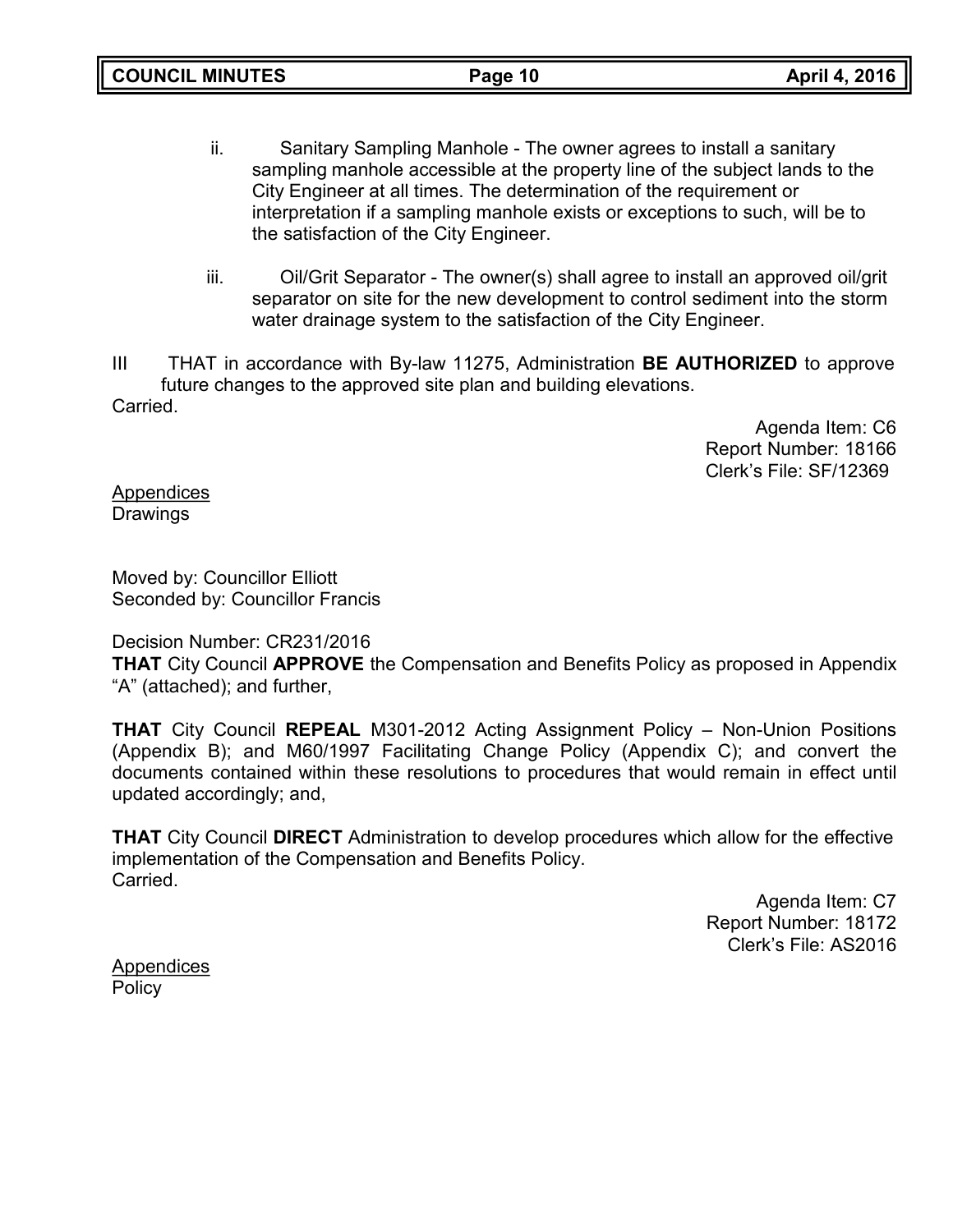**COUNCIL MINUTES Page 11 April 4, 2016**

## **STANDING COMMITTEE RESOLUTIONS**

Moved by: Councillor Elliott Seconded by: Councillor Francis

Decision Number: CR232/2016

That Report No. 358 of the Environment, Transportation & Public Safety Standing Committee of its meeting held March 23, 2016 regarding "Contract Services with Windsor-Detroit Bridge Authority (WDBA) Early Works Tender" **BE ADOPTED** as presented. Carried.

> Report Number: S 60/2016 Clerk's File: ST/8821

**Appendices Letter** 

Moved by: Councillor Elliott Seconded by: Councillor Francis

Decision Number: CR233/2016

That Report No. 359 of the Environment, Transportation & Public Safety Standing Committee of its meeting held March 23, 2016 regarding "Initiation of Construction of Storm Sewer, Curbs and Gutter, Streetlights on Meldrum Road from Tecumseh Road East to Ypres Avenue" **BE ADOPTED** as presented.

Carried.

Report Number: S 41/2016 Clerk's File: SW/12474

**Appendices** Drawing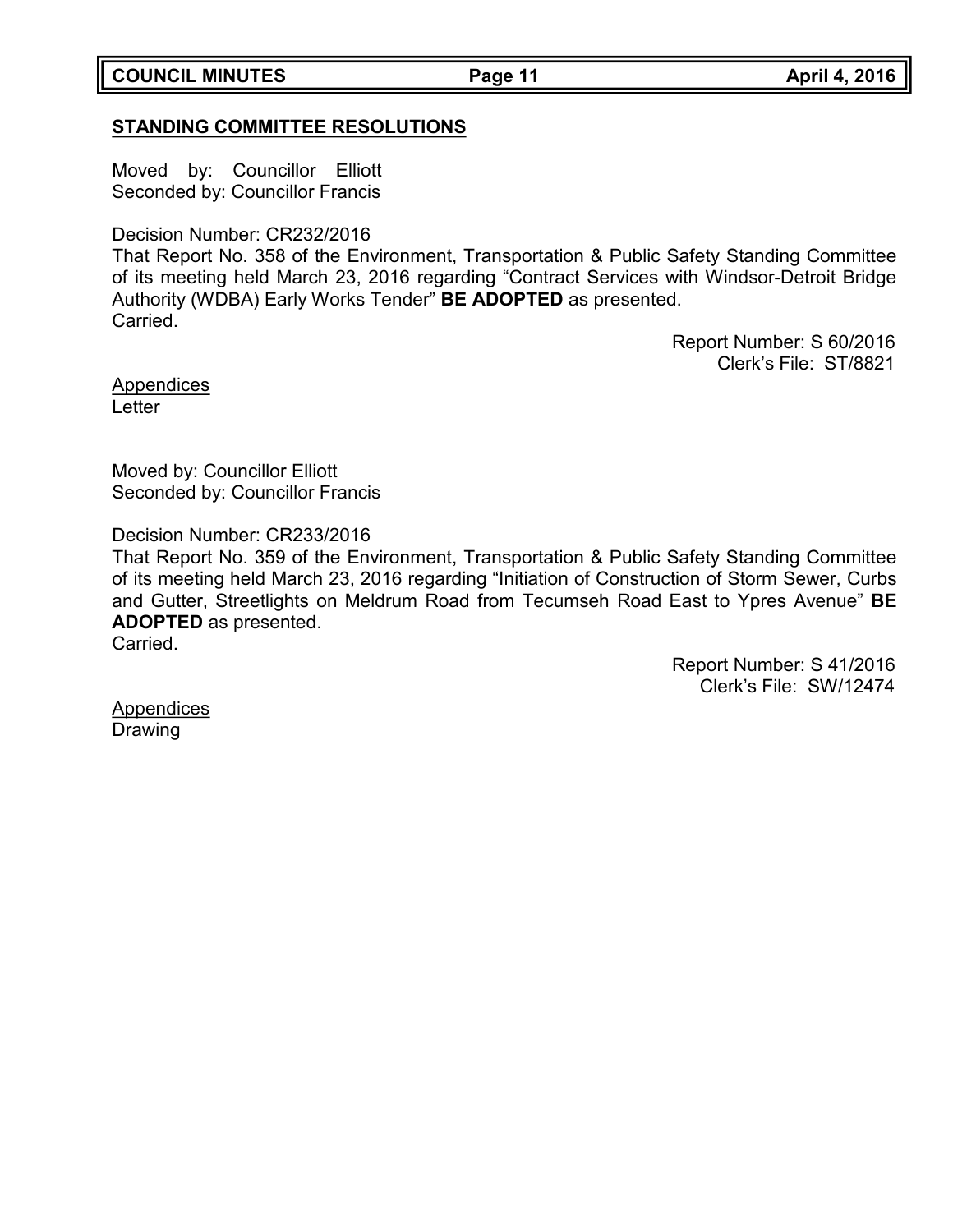# **ADOPTED by Council at its meeting held April 4, 2016 [CR232/2016]**

/AC Windsor, Ontario March 29, 2016

REPORT NO. 358 of the ENVIRONMENT, TRANSPORTATION & PUBLIC SAFETY STANDING COMMITTEE of its meeting held March 23, 2016

Present: Councillor Chris Holt Councillor Bill Marra (Chair) Councillor Hilary Payne Councillor Paul Borrelli Councillor Fred Francis

That the following recommendations of the Environment, Transportation and Public Safety Standing Committee **BE APPROVED:**

Moved by Councillor Borrelli, seconded by Councillor Francis,

THAT the City Clerk and Chief Administrative Officer **BE AUTHORIZED** to enter into an agreement with the Windsor-Detroit Bridge Authority for the provision of professional project management services related to the contract administration phase of the Windsor-Detroit Bridge Authority Early Works Tender pursuant to their letter dated March 2, 2016 attached as Appendix "A" satisfactory in form to the City Solicitor, in technical content to the City Engineer and in financial content to the City Treasurer.Carried.

Councillor Marra was absent when the vote was taken on this matter.

S 60/2016 ST /8821

Clerk's Note: The report of the City Engineer dated March 4, 2016 entitled *"Contract Services with Windsor-Detroit Bridge Authority (WDBA) Early Works Tender Ward 1"* is *attached* as background information.

**CHAIRPERSON** 

SUPERVISOR OF COUNCIL SERVICES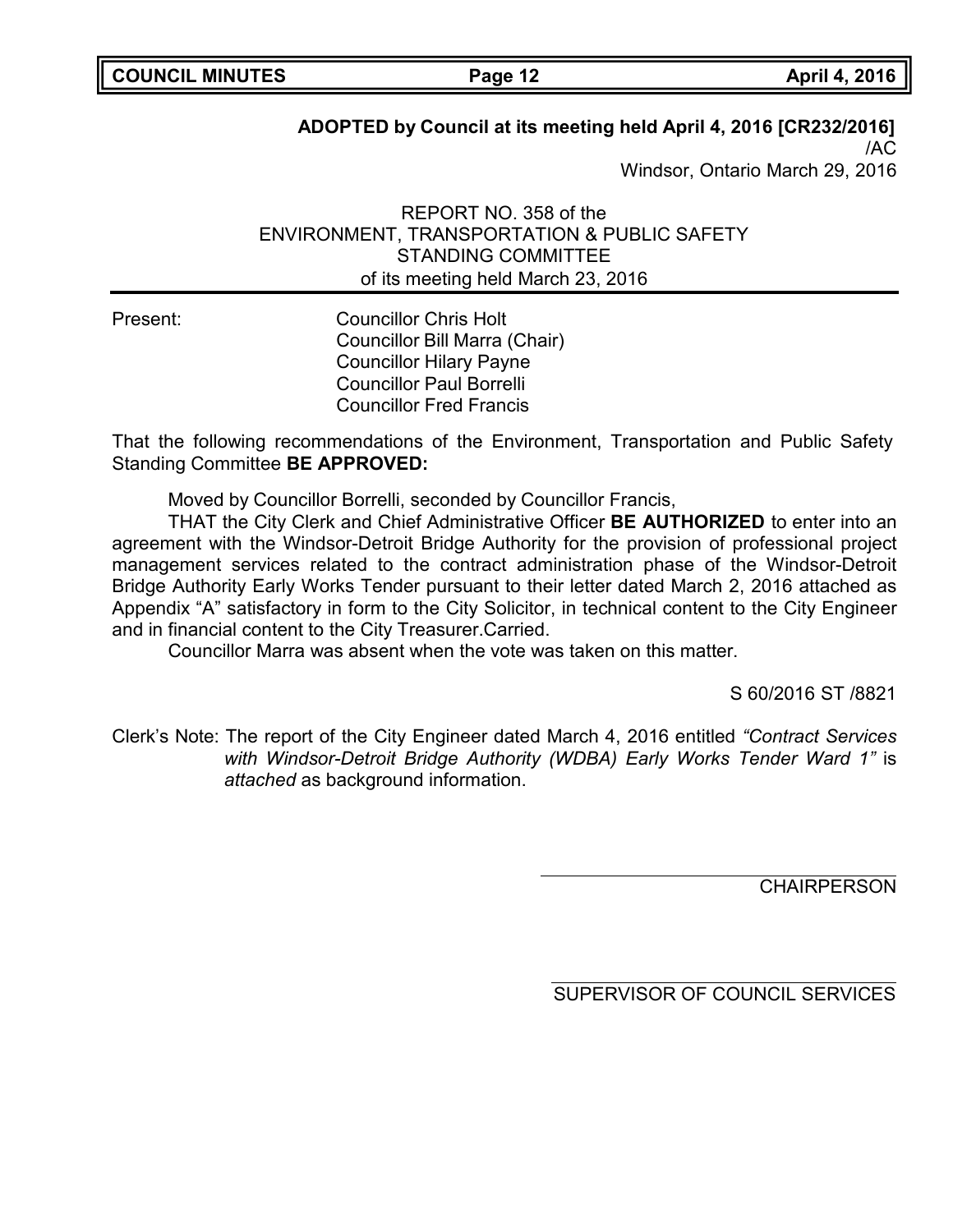# **ADOPTED by Council at its meeting held April 4, 2016 [CR233/2016]**

**/AC** Windsor, Ontario April 4, 2016

## REPORT NO. 359 of the ENVIRONMENT, TRANSPORTATION & PUBLIC SAFETY STANDING COMMITTEE of its meeting held March 23, 2016

Present: Councillor Chris Holt Councillor Fred Francis Councillor Bill Marra (Chair) Councillor Hilary Payne Councillor Paul Borrelli

That the following recommendations of the Environment, Transportation and Public Safety Standing Committee **BE APPROVED:**

Moved by Councillor Francis, seconded by Councillor Borrelli,

- I. THAT, in view of the City of Windsor's intention to initiate the construction of curbs and gutters, and street lights on Meldrum Road from Tecumseh Road East to Ypres Street as a Local Improvement Work, as shown on attached Drawing C-3315, the attached report of the City Engineer to address the requirements of Section 6 of Ontario Regulation 586/06, **BE APPROVED** and the requirements regarding the notices to the public and owners of the lots liable to be specially charged with respect to the work, as required by Section 6 of Ontario Regulation 586/06, **BE UNDERTAKEN**, said notices to be in content as per the report of the City Engineer.
- II. THAT, assuming a sufficiently signed petition against undertaking the work is NOT received, the City engineer **BE AUTHORIZED** to proceed with the tendering and Award of Tender to the low bidder, subject to the tender meeting project specifications, and being within the approved estimated budget; and subject to the terms and conditions of the City of Windsor's Purchasing By-law 93-2012; and that the Chief Administrative Officer and City Clerk **BE AUTHORIZED** to sign a contract with the low tenderer, satisfactory in form to the City Solicitor, in financial content to the City Treasurer, and in technical content to the City Engineer. Carried.

Councillor Marra was absent at the time the vote was taken.

## **S 41/2016 SW/12474**

Clerk's Note: The report of the City Engineer dated February 10, 2016 entitled "*Initiation of Construction of Storm Sewer, Curbs and Gutter, Streetlights on Meldrum Road from Tecumseh Road East to Ypres Avenue"* is *attached* as background information.

**CHAIRPERSON** 

SUPERVISOR OF COUNCIL SERVICES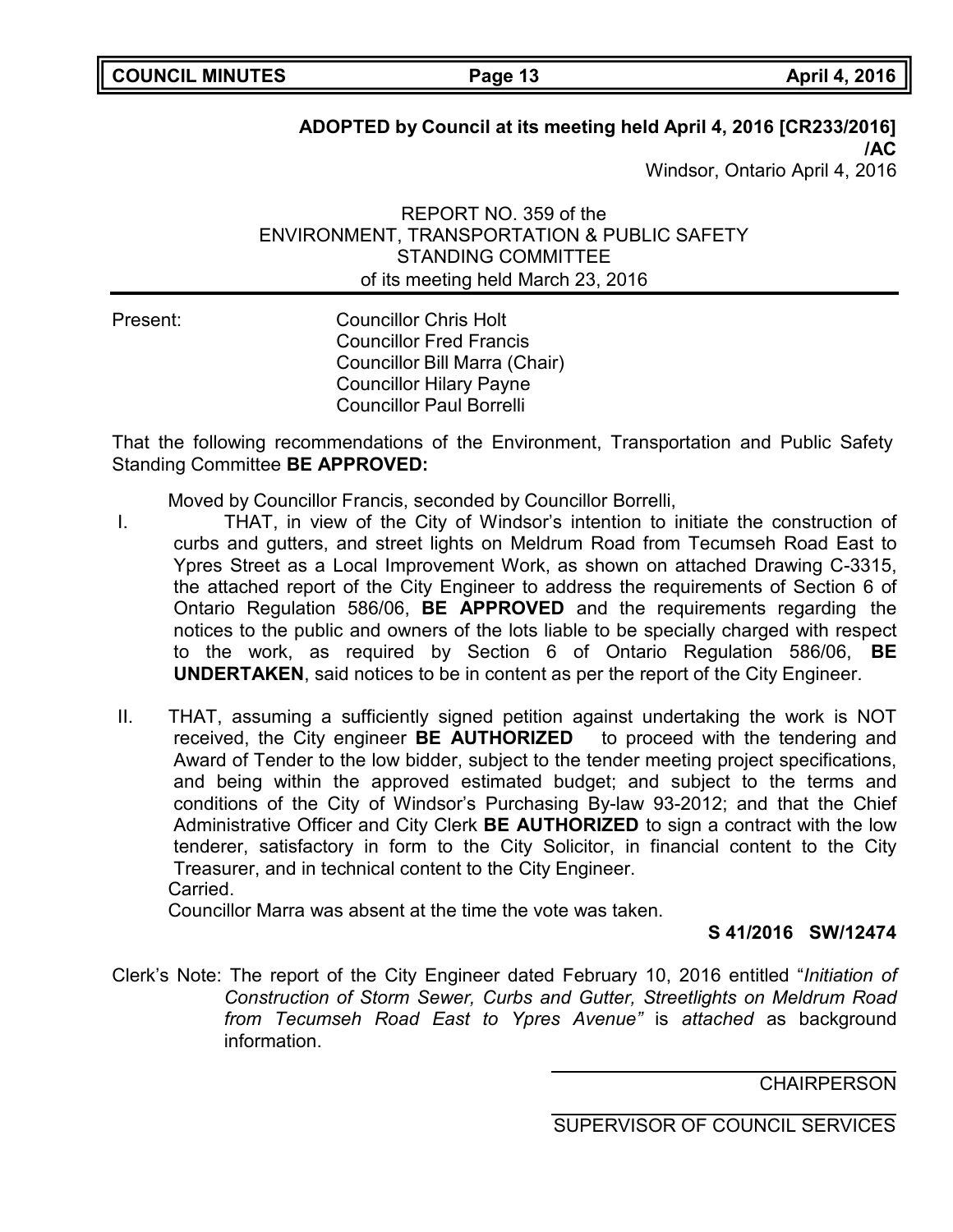### **ADOPTED by Council at its meeting held April 4, 2016 [CR221/2016]**

VC/bm

# **SPECIAL MEETING OF COUNCIL – IN CAMERA April 4, 2016**

### **Meeting called to order at: 5:30 p.m.**

### **Members in Attendance:**

Mayor D. Dilkens Councillor F. Francis Councillor J. Elliott Councillor C. Holt Councillor R. Bortolin Councillor B. Marra Councillor P. Borrelli Councillor H. Payne Councillor E. Sleiman Councillor I. Kusmierczyk

### **Members Absent:**

Councillor J. Gignac

### **Also in attendance:**

O. Colucci, Chief Administrative Officer J. Payne, Community Development and Health Commissioner and

- Corporate Leader Social Development, Health, Recreation and Culture
- M. Winterton, City Engineer and Corporate Leader Environmental Protection and Transportation
- V. Critchley, City Clerk/Licence Commissioner and Corporate Leader Public Engagement and Human Resources
- S. Askin-Hager, City Solicitor and Corporate Leader Economic Development and Public Safety
- C. Brown, CEO for YQG and WDTC/Corporate Leader of Transportation Services

V. Mihalo, Executive Director of Human Resources (Item 3, confidential memo re Item 7 on the open agenda)

**Verbal Motion is presented by Councillor Francis, seconded by Councillor Sleiman,**

**that Rule 3.3 (c) of the** *Procedure By-law, 98-2011,* **BE WAIVED to add the following Agenda item:**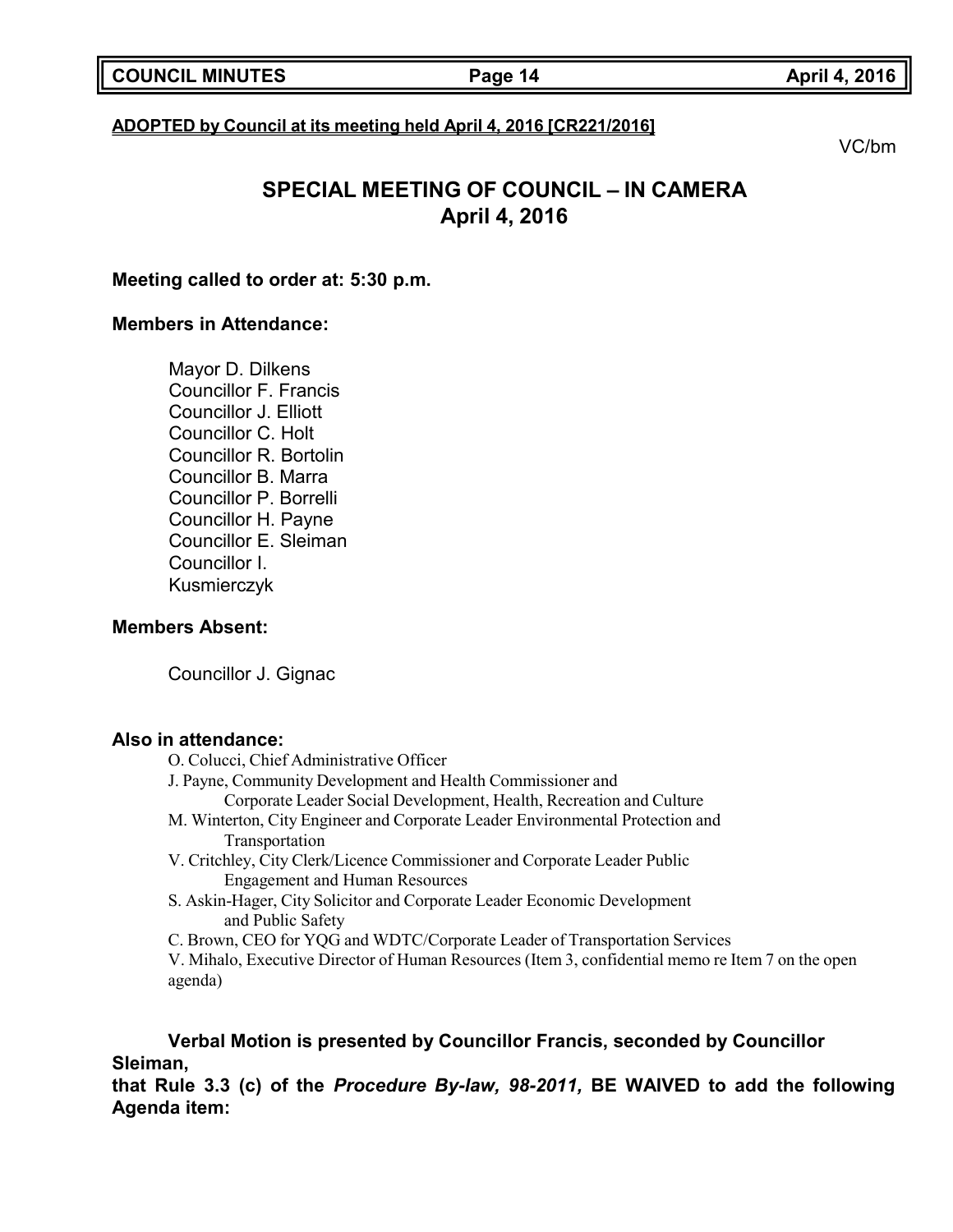**3. Personal Matter – about identifiable individuals – questions on the confidential memo re Item 7 on the Open Agenda.**

**Motion Carried.**

**Verbal Motion is presented by Councillor Bortolin, seconded by Councillor Borrelli,**

**to move in Camera for discussion of the following item(s), as amended:**

| <u>Item</u><br><u>No.</u> | <b>Subject</b>                                                                                                            | Section - Pursuant<br>Municipal<br>Act,<br>to<br>2001, as amended |
|---------------------------|---------------------------------------------------------------------------------------------------------------------------|-------------------------------------------------------------------|
|                           | <b>Property matter - lease amendment</b>                                                                                  | 239(2)(c)                                                         |
| 2.                        | Property matter - acquisition of land                                                                                     | 239(2)(c)                                                         |
| 3.                        | about identifiable<br>Personal matter<br>individuals - questions on confidential memo re<br>Item 7 on Open Agenda (ADDED) | 239(2)(b)                                                         |

## **Motion Carried.**

## **Declarations of Pecuniary Interest:**

Councillor Sleiman declares a conflict and abstains from discussion and voting on Item 1 as it relates to his sister-in-law.

**Discussion on the items of business. (Items 1, 2 and 3)**

**Verbal Motion is presented by Councillor Marra, seconded by Councillor Francis, to move back into public session.**

**Motion Carried.**

**Moved by Councillor Holt, seconded by Councillor Francis,**

**THAT the Clerk BE DIRECTED to transmit the recommendation(s) contained in the report(s) discussed at the In-Camera Council Meeting held April 4, 2016 directly to Council for consideration at the next Regular Meeting.**

1. That the recommendation contained in the in-camera report from the Asset/Lease Administrator, Manager of Real Estate Services, City Solicitor and Corporate Leader Economic Development and Public Safety and Chief Financial Officer/City Treasurer and Corporate Leader Finance and Technology respecting a property matter – lease amendment **BE APPROVED**.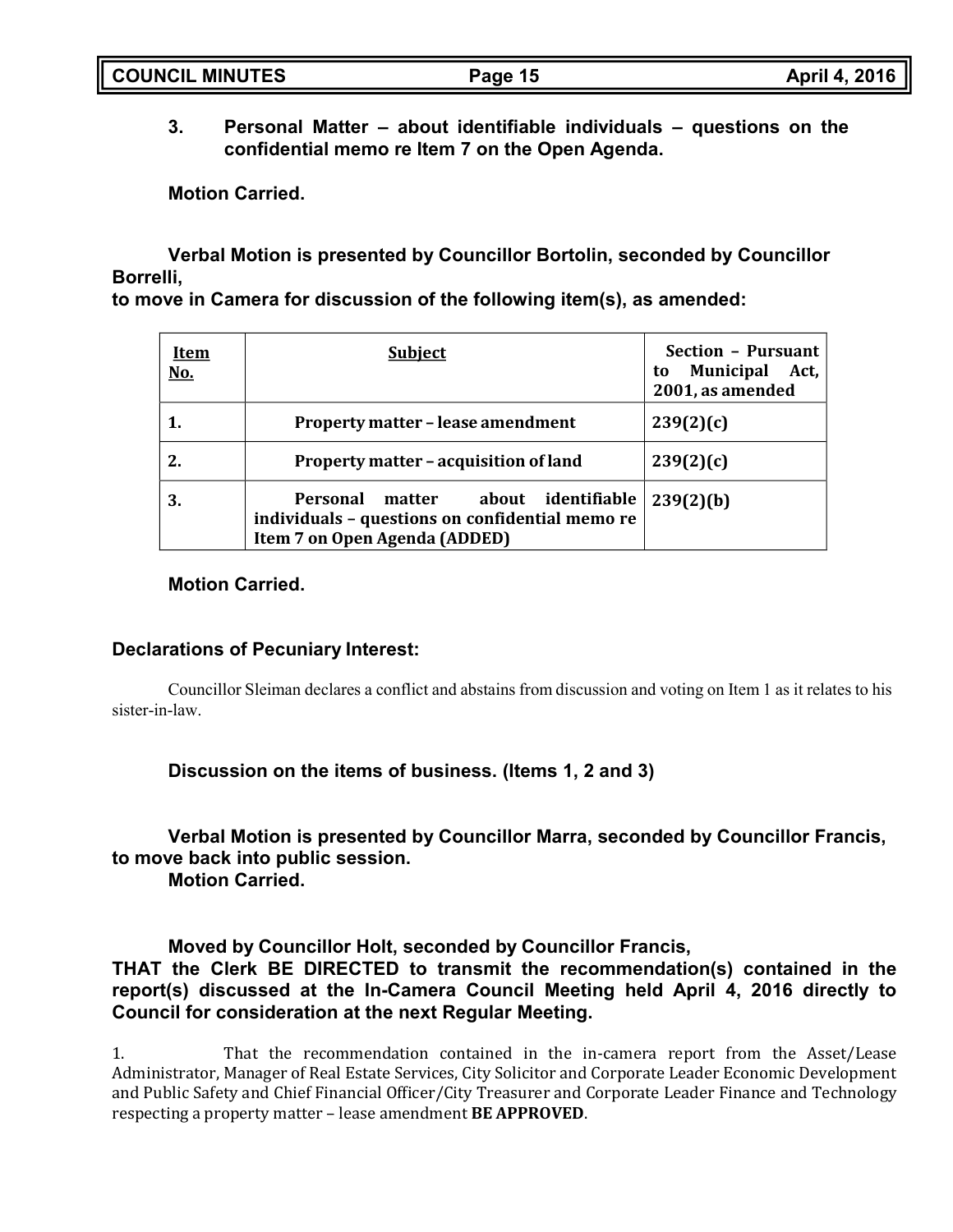2. That the recommendation contained in the in-camera report from the Acting Coordinator of Real Estate Services, Manager of Real Estate Services, City Engineer and Corporate Leader Environmental Protection and Transportation, City Solicitor and Corporate Leader Economic Development and Public Safety and Chief Financial Officer/City Treasurer and Corporate Leader Finance and Technology respecting a property matter – acquisition of land **BE APPROVED**.

3. That the confidential verbal report from the Executive Director of Human Resources regarding a personal matter about identifiable individuals, confidential memo re Item 7 on the Open Agenda, **BE RECEIVED FOR INFORMATION**.

### **Motion Carried.**

**Moved by Councillor Kusmierczyk, seconded by Councillor Marra, That the special meeting of council held April 4, 2016 BE ADJOURNED. (Time: 5:36 p.m.)**

**Motion Carried.**